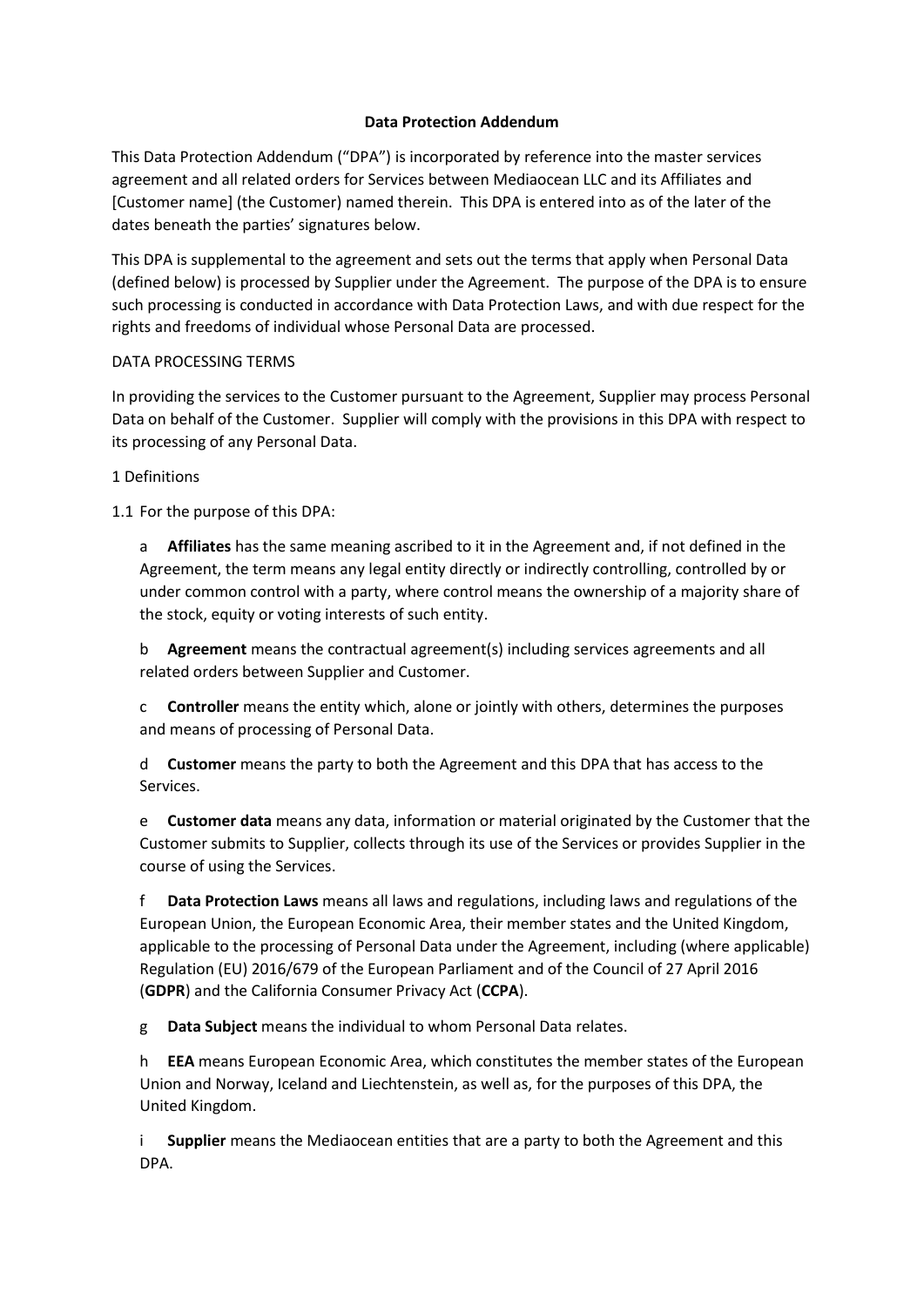j **Personal Data** means any Customer Data relating to an identified or identifiable natural person; an identifiable natural person is one who can be identified, directly or indirectly, in particular by reference to an identifier such as a name, an identification number, location data, an online identifier or to one or more factors specific to the physical, physiological, genetic, mental, economic cultural or social identity of that natural person.

k **Processor** means an entity which processes Personal Data on behalf of the Customer.

l **Services** means the services provided by Supplier to the Customer under the Agreement.

m **Sub-processor** means an Affiliate or third party processor engaged by Supplier to process Personal Data on Supplier's behalf.

# 2 Applicability of DPA

2.1 This DPA shall apply only to the extent that Supplier processes Customer Data which includes Personal Data.

# 3 Data Processing

3.1 Parties' Roles. Customer, as Controller, appoints Supplier as a Processor to process the Personal Data on Customer's behalf.

Supplier hereby acknowledges that it acts as a "Service Provider" of Customer's Personal Data under the CCPA.Supplier hereby certifies that it does not receive Customer's Personal Data as consideration for any services and does not otherwise derive value from the processing or use of Customer's Personal Data other than the value derived as a result of Supplier's direct business relationship with Customer. Supplier certifies that it does not and will not sell Customer's Personal Data, as the term "sell" is defined under the CCPA, and acknowledges that it may not retain, use or disclose Customer's Personal Data except as is necessary to provide services to Customer. Supplier certifies that it understands the rules, requirements and definitions of the CCPA and shall refrain from taking any action that may qualify as selling LinkedIn Personal Data under the CCPA.

3.2 Purpose Limitation. Supplier shall process Personal Data for the purposes set forth in the Agreement and only in accordance with the lawful, documented instructions of Customer, except where otherwise required by applicable law. The parties agree that this DPA and the Agreement constitute Customer's documented instructions to Supplier for the processing of Personal Data ("**Documented Instructions**"). The Subject-Matter, Nature, Purpose and Duration of Data Processing along with Categories of Data Subjects and Types of Personal Data are documented in Appendix 1 to the Standard Contractual Clauses in Annex 2. Any processing required outside the scope of these Documented Instructions will require prior written agreement of the parties.

3.3 Compliance. Customer, as Controller, shall be responsible for ensuring that, in connection with Customer Data and the Services:

a it has complied, and will continue to comply, with all applicable laws relating to privacy and data protection, including EU Data Protection Legislation; and

b it has, and will continue to have, the right to transfer, or provide access to, the Personal Data to Supplier for processing in accordance with the terms of the Agreement and this DPA.

Supplier shall notify Customer immediately if, in its opinion, an instruction infringes any Data Protection Laws.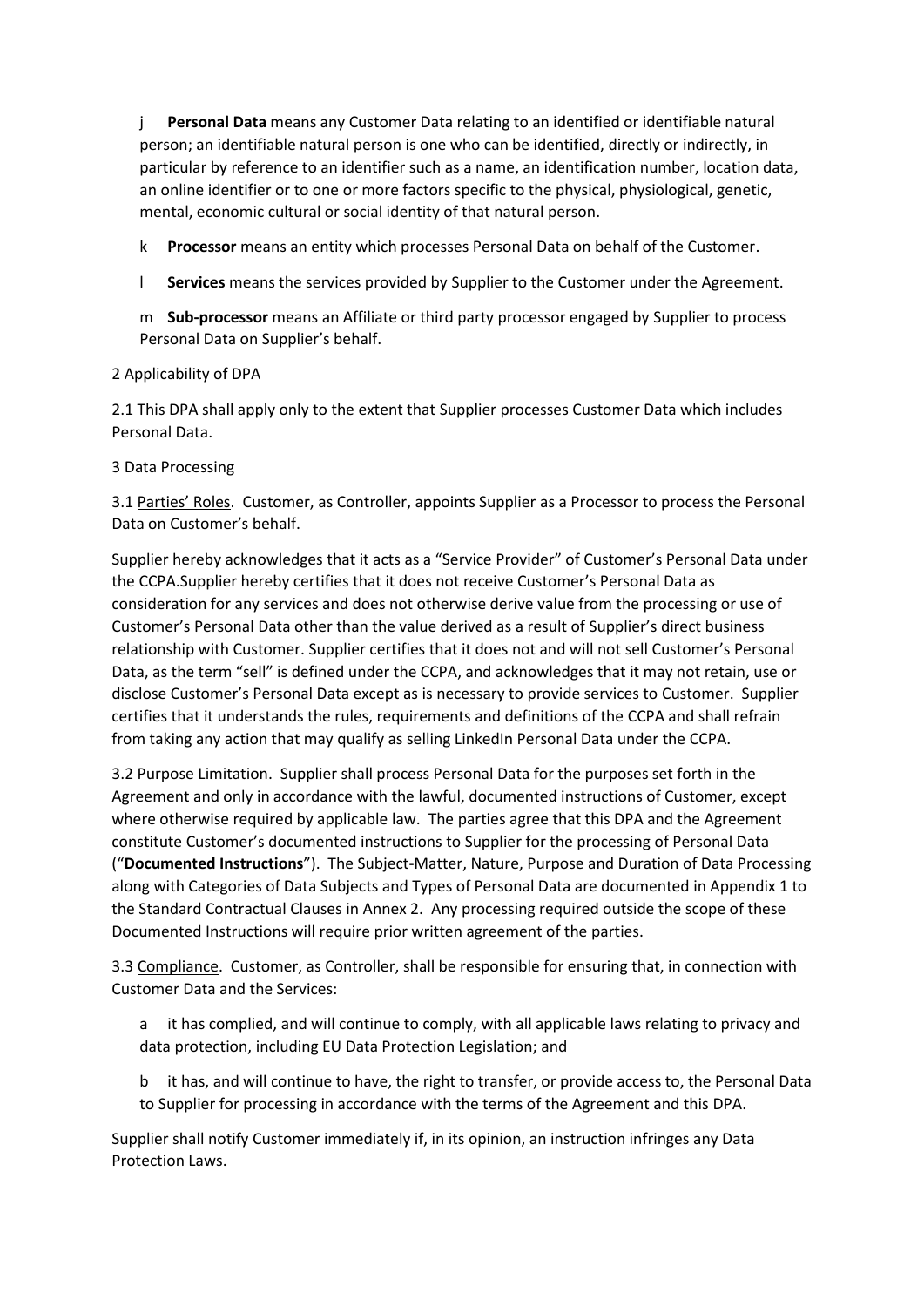3.4 Joint Controllers. **To the extent that Supplier collects personal data directly from Data Subjects** who are employees or contractors of the Customer in the course of providing the Services described in the Agreement, as described in Supplier's privacy notices ([http://www.mediaocean.com/privacy](http://www.mediaocean.com/privacy-policy)[policy\)](http://www.mediaocean.com/privacy-policy) (for example customer issue tickets or training requests), Supplier is Controller of such information and is responsible for notifying Customer's staff of such personal data collection and processing. Customer may request reasonable access to personal data about its staff collected by Supplier (for example records of training completion). In this case Customer shall be deemed to be acting as Joint Controller with Supplier and shall be responsible for:

a notifying Customer's staff about the collection, processing and use of said Personal Data, and

b implementing technical and organisational measures designed to protect the Personal Data which has been transferred to them by the Supplier from accidental or unlawful destruction, loss, alteration, unauthorised disclosure, access or use.

## 4 Security of Personal Data

4.1 Security. Supplier shall implement, at its own cost and expense, appropriate technical and organisational measures designed to protect the Personal Data from accidental or unlawful destruction, loss, alteration, unauthorised disclosure, access or use (each a "**Security Incident**") and in accordance with Supplier's security standards as set forth in the Agreement. These measures shall be of a standard no less than the standards compliant with good industry practice for the protection of personal data and of at least the minimum standard required by European Data Protection Legislation.

4.2 Supplier Personnel. Supplier shall take reasonable steps to ensure that only authorised personnel have access to Personal Data and that any persons whom it authorises to have access to the Personal Data including employees, agents and contractors:

(i) receive appropriate training regarding their responsibilities and obligations with respect to the processing, protection and confidentiality of Personal Data.

(ii) are subject to a duty of confidentiality (whether a contractual or statutory duty) that shall survive termination of their employment and/or contractual relationship.

4.3 Deletion or Return of Customer Data. Upon termination or expiration of the Agreement, Supplier shall, in accordance with the terms of the Agreement, delete or make available to Customer for retrieval all relevant Personal Data in Supplier's possession, save to the extent that Supplier is required by any applicable law to retain some or all of the Personal Data. In such event, Supplier shall extend the protections of the Agreement and this DPA to such Personal Data and limit any further processing of such Personal Data to only those limited purposes that require the retention, for so long as Supplier maintains the Personal Data.

4.4 Security Incidents. Upon becoming aware of a Security Incident, Supplier shall notify Customer without undue delay and pursuant to the terms of the Agreement, but within no more than seventy two (72) hours, and shall provide such timely information as the Customer may reasonably require to enable Customer to fulfil any data breach reporting obligations under Data Protection Laws. Supplier will take steps to immediately identify and remediate the cause of such Security Incident.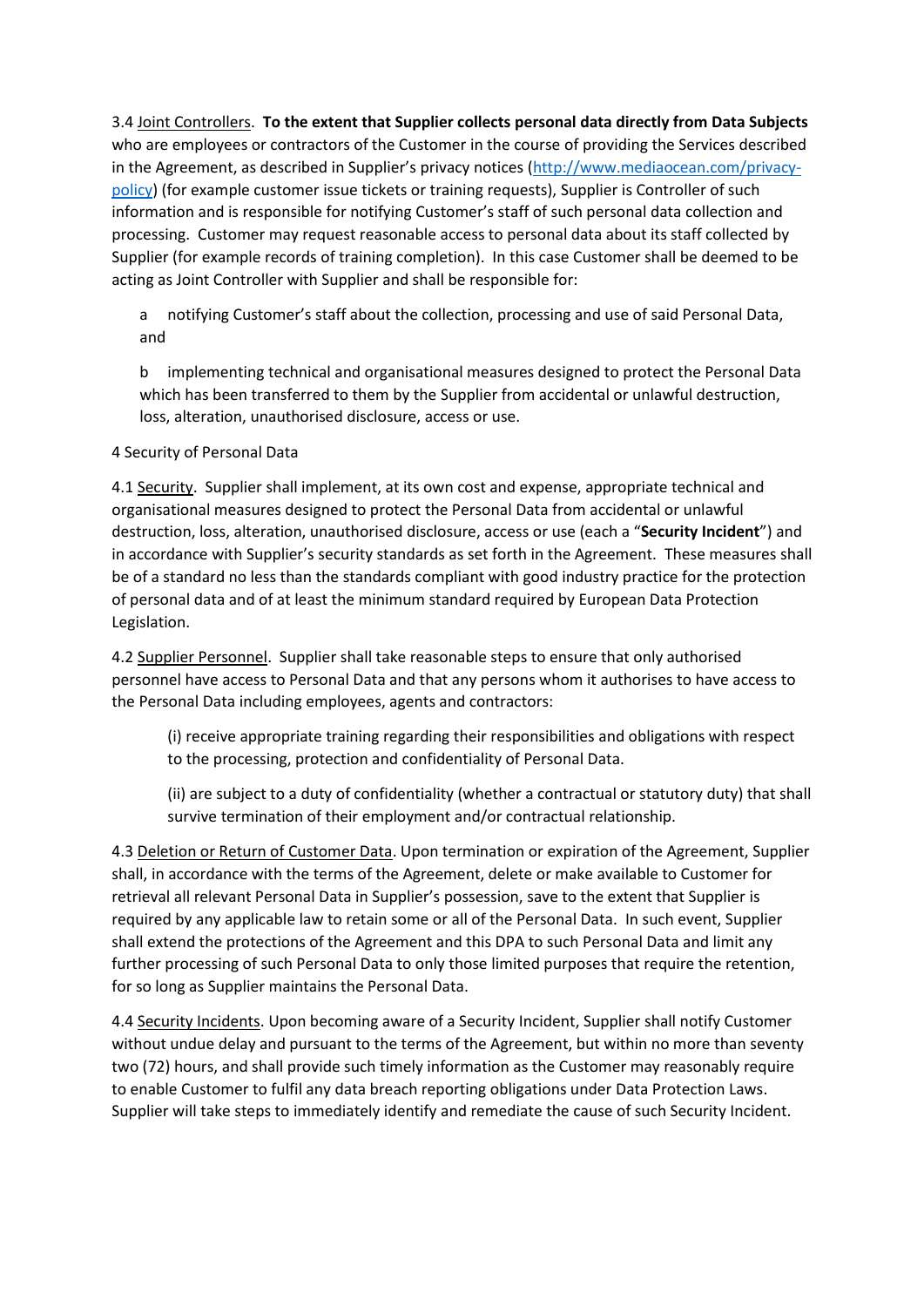## 5 Sub-processing

5.1 Sub-processors. The Customer authorizes Supplier to engage Sub-processors listed in Annex 1 to process the Personal Data in accordance with the Processing Instructions. Supplier shall keep a written record of all Sub-processors and shall, on request, make a copy of this record available to the Customer. Supplier shall remain fully liable to the Customer for the Sub-processor's performance, as well as for any acts or omissions of the Sub-processor as regards its processing of Agency Personal Data.

5.2 Contracts with Sub-processors. Supplier shall ensure, before any processing of Personal Data takes place, that the Sub-processor is contractually bound to substantially similar obligations with respect to the processing of Personal Data as to which the Supplier is bound by the Agreement and this DPA (including in relation to providing such access and assistance as the Customer requires from time to time). Supplier shall provide copies of documentation to evidence its compliance with this clause to the Customer promptly on request.

5.3 Changes to Sub-processors. Supplier may, by giving no less than thirty (30) calendar days' notice to Customer, add or make changes to the Sub-processors. The Sub-processors currently engaged by Supplier are listed at the Supplier's Vendor Management Policy page [https://support](https://support-uk.mediaocean.com/hc/en-gb/articles/360000133347-Mediaocean-vendor-management-policy)[uk.mediaocean.com/hc/en-gb/articles/360000133347-Mediaocean-vendor-management-policy.](https://support-uk.mediaocean.com/hc/en-gb/articles/360000133347-Mediaocean-vendor-management-policy) The Vendor Management Policy page shall include a mechanism for Customer to subscribe to notifications of any new Sub-processors or changes to the Sub-processor list. Customer is responsible for ensuring that they subscribe to such notifications. Customer may object to the appointment of an additional or replacement Sub-processor within ten (10) calendar days of such notice on reasonable grounds relating to the protection of Personal Data, in which case Supplier shall have the right to cure the objection through one of the following options:

a Supplier will cancel its plans to use the Sub-processor with regard to Personal Data or will offer an alternative to provide the Services without such Sub-processor; or

b Supplier will take corrective steps requested by the Customer in its objection (which remove Customer's objection) and proceed to use the Sub-processor with regard to Personal Data; or

c Supplier may cease to provide or Customer may agree not to use (temporarily or permanently) the Services which would involve the use of such Sub-processor with regard to Personal Data, subject to a mutual agreement of the parties to reduce the remuneration for the Services considering the reduced scope of the Services.

If none of the above options are reasonably available and the objection has not been resolved to the mutual satisfaction of the parties within 30 calendar days after Supplier's receipt of Customer's objection, either party may terminate the Agreement and Customer will be entitled to a pro-rata refund for prepaid fees for Services not performed as of the date of termination.

5.4 Emergency replacement. Supplier may replace a Sub-processor if the reason for the change is beyond Supplier's reasonable control. In such instance, Supplier will notify Customer of the replacement as soon as reasonably practical, and Customer shall retain the right to object to replacement Sub-processor pursuant to Section 5.2 above.

5.5 Transfers of Personal Data outside the EU. Supplier shall ensure that any transfer of Personal Data outside the UK and the EU is carried out in compliance with European Data Protection Laws. The Standard Contractual Clauses (SCCs) as set out in Annex 2 hereto will apply to Customer Data that is transferred outside the UK or the European Economic Area (EEA), either directly or via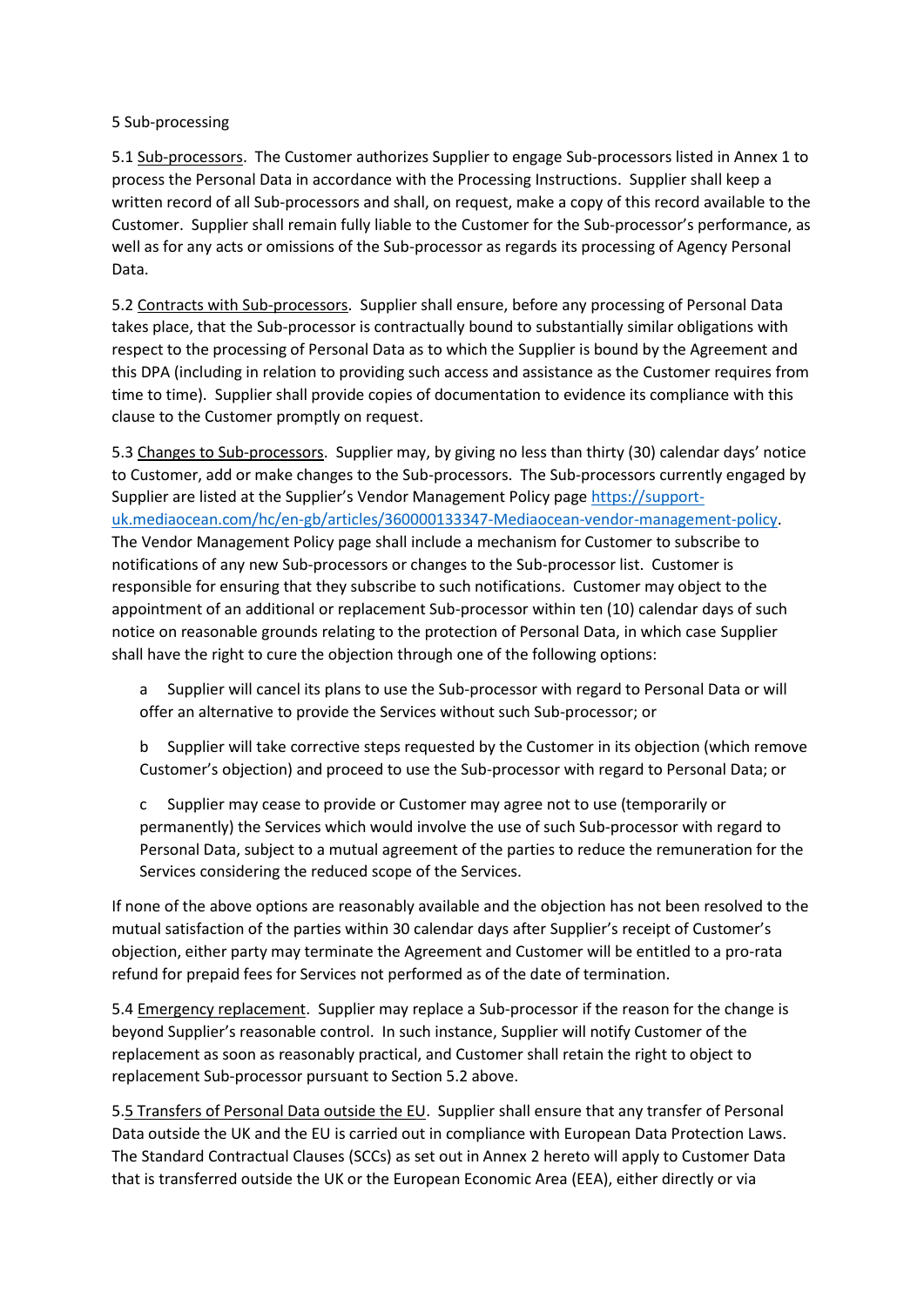onward transfer, to any country not recognized by the European Commission as an Adequate Country. The SCCs will not apply to Customer Data that is not transferred, either directly or via onward transfer, outside the UK or the EEA. Customer may exercise its right of audit under clause 5.1(f) of the SCCs as set out in, and subject to the requirements of, clause 7.1 of this DPA. Supplier may appoint sub-processors as set out, and subject to the requirements of, clause 5 of this DPA.

Supplier shall ensure that any transfer of Personal Data outside the EU is carried out in compliance with European Data Protection Legislation. In the case of transfers to third countries where the European Commission has not reached a decision of adequacy, Supplier shall ensure that other appropriate safeguards are in place, for example binding corporate rules in accordance with Article 47 of the GDPR or standard data protection clauses adopted by the Commission.

#### 6 Cooperation

6.1 Data Subjects' rights. Supplier shall provide commercially reasonable assistance, including by appropriate technical and organisational measures as reasonably practical, to enable Customer to respond to any inquiry, communication or request from a Data Subject seeking to exercise his or her rights under Data Protection Laws, including rights of access, correction, restriction, objection, erasure or data portability, as applicable. In the event such inquiry, communication or request is made directly to Supplier, Supplier shall promptly inform Customer by providing the full details of the request. For avoidance of doubt, Customer is responsible for responding to Data Subject requests for access, correction, restriction, objection, erasure or data portability of that Data Subject's Personal Data.

6.2 Data Protection Impact Assessments and Prior Consultation. Supplier shall, to the extent required by Data Protection Laws, provide Customer with reasonable assistance with data protection impact assessments or prior consultations with data protection authorities that Customer is required to carry out.

#### 7 Security Reports and Audits

7.1 Security Reports and Audits. Supplier will make available to Customer all information necessary to demonstrate compliance with requirements of the Data Protection Laws and allow for and contribute to audits, including inspections, conducted by the Customer or Customer's designated representative.

Supplier will provide Customer with annual SOC2 Type II report as evidence of its compliance with the Data Protection Laws and this DPA. Any provision of security attestation reports (such as SOC2, Type II or equivalent report) or audits shall take place in accordance with Customer's rights under the Agreement.

#### 8 Miscellaneous

8.1 Except as amended by this DPA, the Agreement will remain in full force and effect.

8.2 If there is a conflict between the Agreement and this DPA, the terms of this DPA will take precedence.

8.3 Any claims brought under this DPA shall be subject to the terms and conditions, including but not limited to, the exclusions and limitations set forth in the Agreement.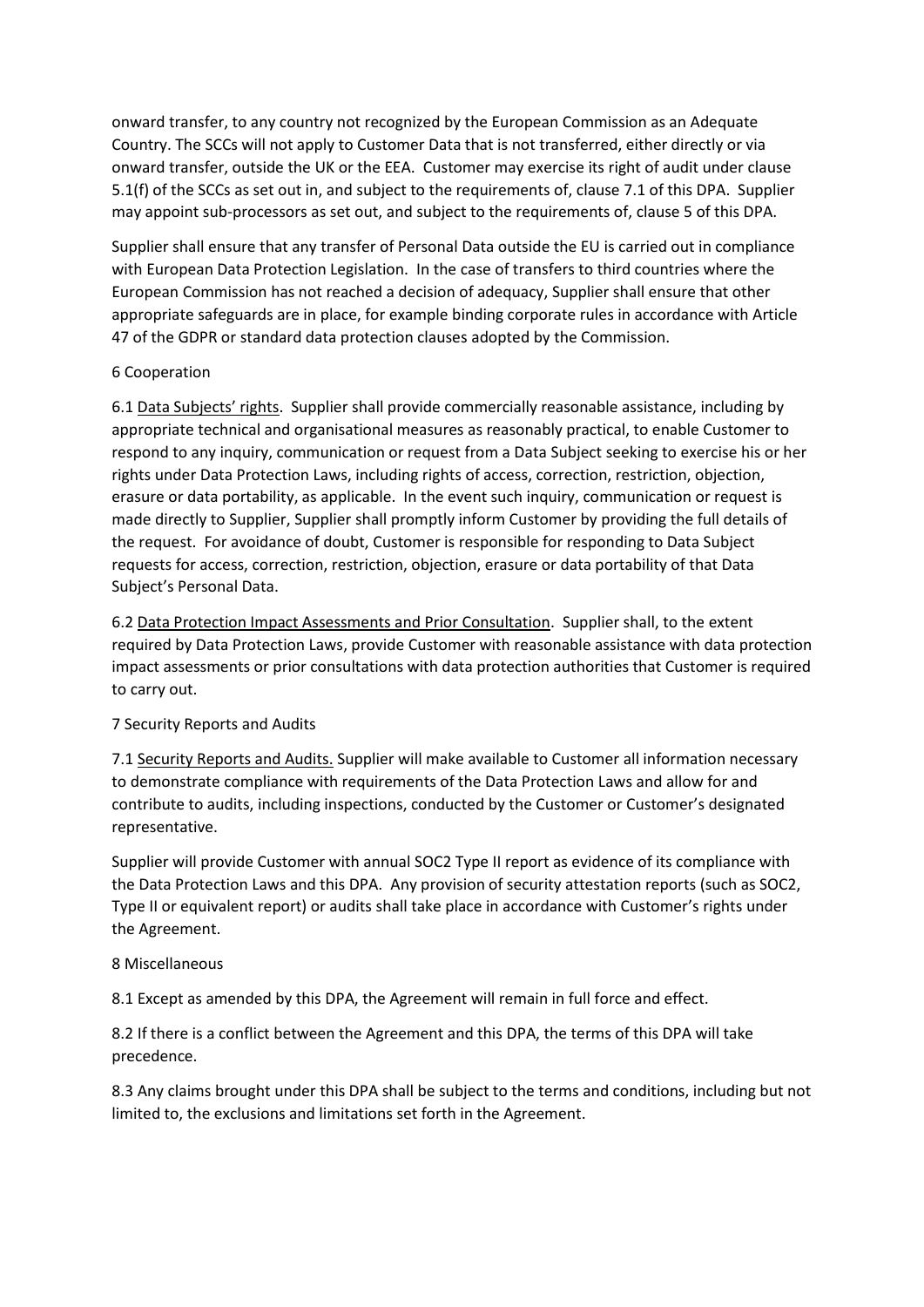#### ACCEPTED AND AGREED TO:

| For the Customer: |                                 | For the Vendor:        |
|-------------------|---------------------------------|------------------------|
|                   |                                 | Mediaocean LLC         |
|                   | (Insert legal name of Customer) |                        |
| By:               |                                 | By:                    |
|                   | (Authorised Signature)          | (Authorised Signature) |
| Print name:       |                                 | Print name:            |
| Title:            |                                 | Title:                 |
| Date:             |                                 | Date:                  |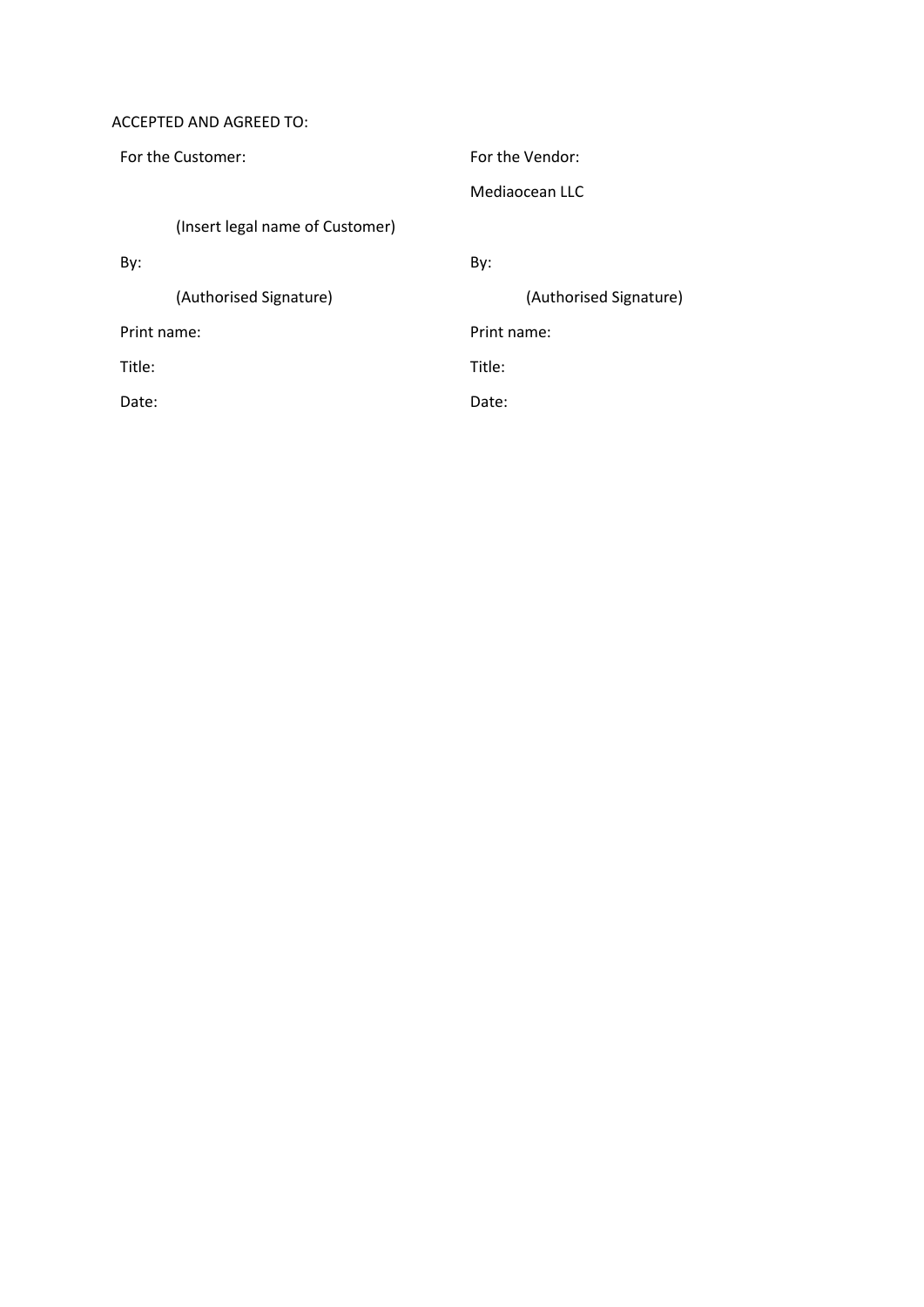### ANNEX 1 SUB-PROCESSOR LIST

| <b>Name of Sub-processor</b> | <b>Description of Service provided</b>                                                     | <b>Location / Transfers outside EU</b> |
|------------------------------|--------------------------------------------------------------------------------------------|----------------------------------------|
| Amazon Web Services          | Data centre (Lumina)                                                                       | <b>United States</b>                   |
| IBM.                         | Data centre (Aura, Prisma, Spectra DS)                                                     | <b>United States</b>                   |
| Sungard                      | Data centre (Aura, Prisma, Spectra DS)                                                     | United Kingdom                         |
| Steadfast                    | Data centre (Scope)                                                                        | <b>United States</b>                   |
| <b>Digital Realty</b>        | Data centre (Scope)                                                                        | <b>United States</b>                   |
| New Relic                    | Usage analytics (Aura, Lumina, Prisma)                                                     | <b>United States</b>                   |
| Pendo                        | Usage analytics (Aura, Lumina, Prisma)                                                     | <b>United States</b>                   |
| Snowflake                    | Data warehouse (Prisma Business Intelligence)                                              | <b>United States</b>                   |
| Microsourcing                | Support services for North America & APAC<br>customers outside North America working hours | Philippines                            |

The list of sub-processors is maintained at [https://support-uk.mediaocean.com/hc/en-gb/articles/360052321734-Vendor-Management-Policy.](https://support-uk.mediaocean.com/hc/en-gb/articles/360052321734-Vendor-Management-Policy)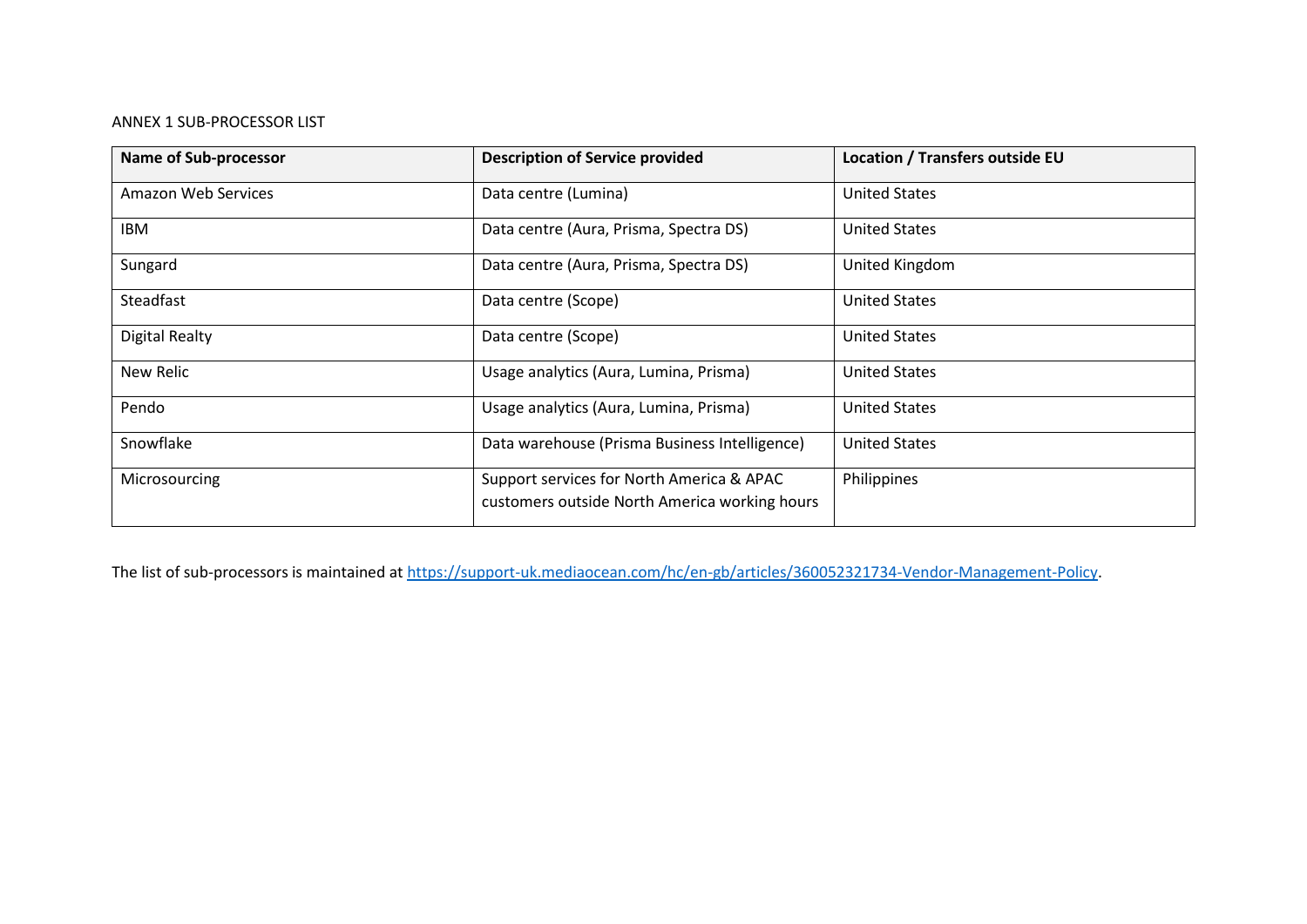## **ANNEX 2 STANDARD CONTRACTUAL CLAUSES**

2010 EU Model clauses extracted from 2010/87/EU Annex EU Standard Contractual Clauses for the transfer of personal data to data processors established in third countries which do not ensure an adequate level of data protection.

# **Please note that these clauses may not be varied or deleted.**

-----------------------------------------------------------------------------------------------------------------------

#### INTRODUCTION

Both parties have agreed on the following Contractual Clauses (the "Clauses") in order to adduce adequate safeguards with respect to the protection of privacy and fundamental rights and freedoms of individuals for the transfer by the data exporter to the data importer of the personal data specified in Appendix 1.

AGREED TERMS

## Clause 1

# Definitions

For the purposes of the Clauses:

(a) 'personal data', 'special categories of data', 'process/processing', 'controller', 'processor', 'data subject' and 'supervisory authority' shall have the same meaning as in EU Data Protection Laws 95/46/EC of the European Parliament and of the Council of 24 October 1995 on the protection of individuals with regard to the processing of personal data and on the free movement of such data;

(b) 'the data exporter' means the entity who transfers the personal data;

(c) 'the data importer' means the processor who agrees to receive from the data exporter personal data intended for processing on his behalf after the transfer in accordance with his instructions and the terms of the Clauses and who is not subject to a third country's system ensuring adequate protection within the meaning of Article 25(1) of EU Data Protection Laws 95/46/EC;

(d) the sub-processor' means any processor engaged by the data importer or by any other subprocessor of the data importer who agrees to receive from the data importer or from any other subprocessor of the data importer personal data exclusively intended for processing activities to be carried out on behalf of the data exporter after the transfer in accordance with his instructions, the terms of the Clauses and the terms of the written subcontract;

(e) 'the applicable data protection law' means the legislation protecting the fundamental rights and freedoms of individuals and, in particular, their right to privacy with respect to the processing of personal data applicable to a data controller in the Member State in which the data exporter is established; and

(f) 'technical and organisational security measures' means those measures aimed at protecting personal data against accidental or unlawful destruction or accidental loss, alteration, unauthorised disclosure or access, in particular where the processing involves the transmission of data over a network, and against all other unlawful forms of processing.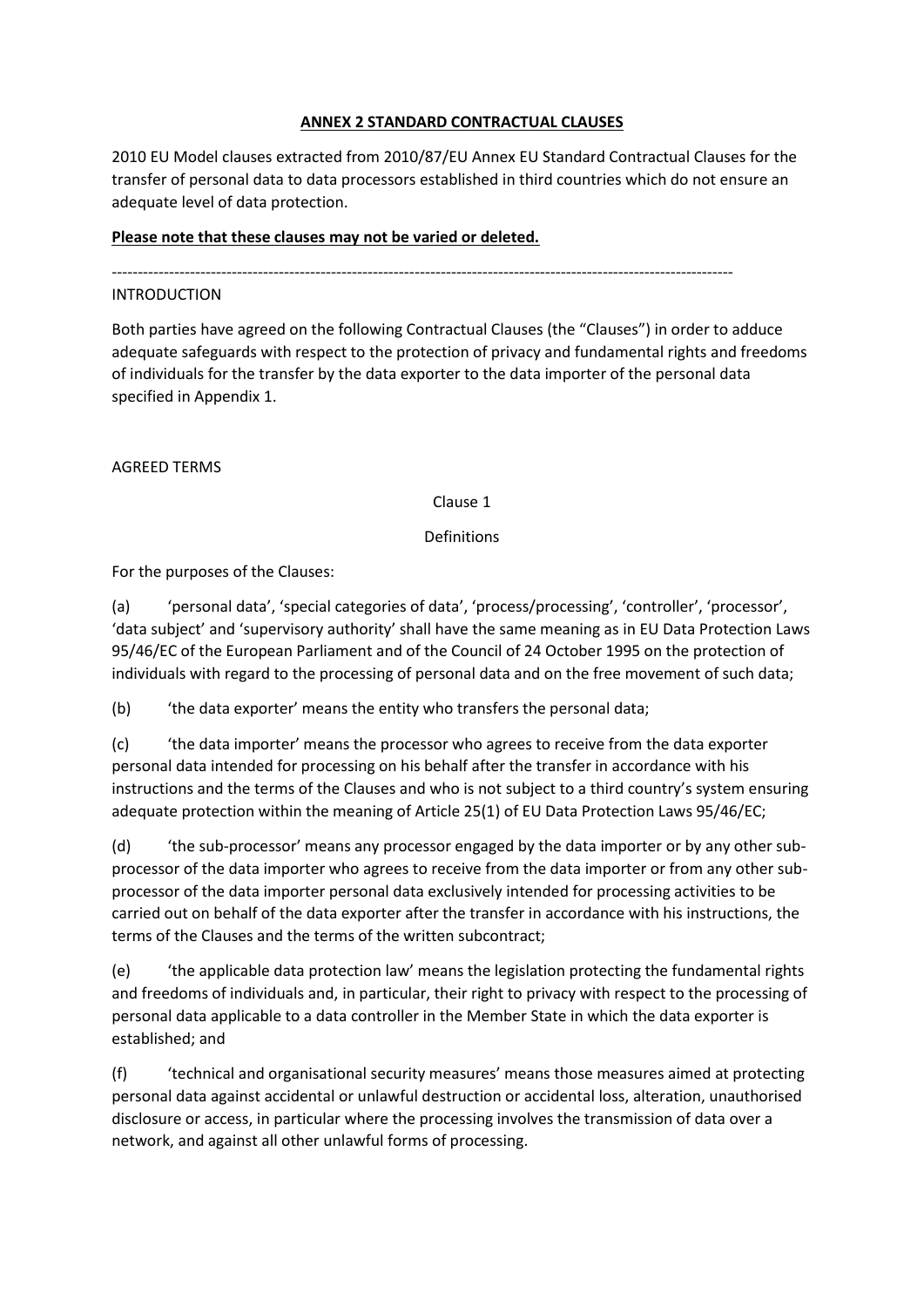## Clause 2

## Details of the transfer

The details of the transfer and in particular the special categories of personal data where applicable are specified in Appendix 1 which forms an integral part of the Clauses.

### Clause 3

## Third-party beneficiary clause

1. The data subject can enforce against the data exporter this Clause, Clause 4.1(b) to (i), Clause 5(a) to (e), and (g) to (j), Clause 6(1) and (2), Clause 7, Clause 8(2), and Clauses 9 to 12 as third-party beneficiary.

2. The data subject can enforce against the data importer this Clause, Clause 5(a) to (e) and (g), Clause 6, Clause 7, Clause 8(2), and Clauses 9 to 12, in cases where the data exporter has factually disappeared or has ceased to exist in law unless any successor entity has assumed the entire legal obligations of the data exporter by contract or by operation of law, as a result of which it takes on the rights and obligations of the data exporter, in which case the data subject can enforce them against such entity.

3. The data subject can enforce against the sub-processor this Clause, Clause 5(a) to (e) and (g), Clause 6, Clause 7, Clause 8(2), and Clauses 9 to 12, in cases where both the data exporter and the data importer have factually disappeared or ceased to exist in law or have become insolvent, unless any successor entity has assumed the entire legal obligations of the data exporter by contract or by operation of law as a result of which it takes on the rights and obligations of the data exporter, in which case the data subject can enforce them against such entity. Such third-party liability of the sub- processor shall be limited to its own processing operations under the Clauses.

4. The parties do not object to a data subject being represented by an association or other body if the data subject so expressly wishes and if permitted by national law.

# Clause 4

# Obligations of the data exporter

The data exporter agrees and warrants:

(a) that the processing, including the transfer itself, of the personal data has been and will continue to be carried out in accordance with the relevant provisions of the applicable data protection law (and, where applicable, has been notified to the relevant authorities of the Member State where the data exporter is established) and does not violate the relevant provisions of that State;

(b) that it has instructed and throughout the duration of the personal data-processing services will instruct the data importer to process the personal data transferred only on the data exporter's behalf and in accordance with the applicable data protection law and the Clauses;

(c) that the data importer will provide sufficient guarantees in respect of the technical and organisational security measures specified in Appendix 2 to this contract;

(d) that after assessment of the requirements of the applicable data protection law, the security measures are appropriate to protect personal data against accidental or unlawful destruction or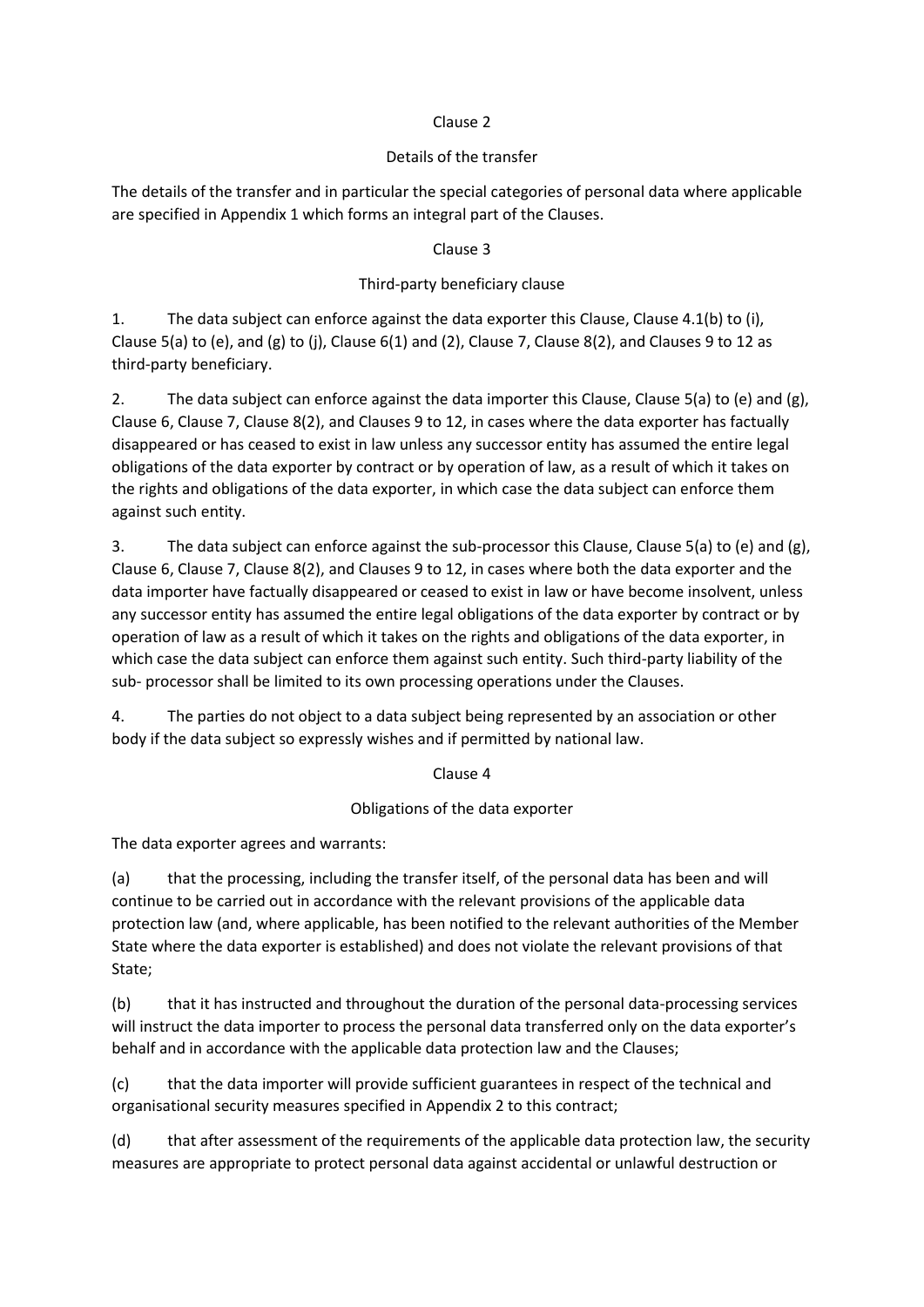accidental loss, alteration, unauthorised disclosure or access, in particular where the processing involves the transmission of data over a network, and against all other unlawful forms of processing, and that these measures ensure a level of security appropriate to the risks presented by the processing and the nature of the data to be protected having regard to the state of the art and the cost of their implementation;

(e) that it will ensure compliance with the security measures;

(f) that, if the transfer involves special categories of data, the data subject has been informed or will be informed before, or as soon as possible after, the transfer that its data could be transmitted to a third country not providing adequate protection within the meaning of EU Data Protection Laws 95/46/EC;

(g) to forward any notification received from the data importer or any sub-processor pursuant to Clause 5(b) and Clause 8(3) to the data protection supervisory authority if the data exporter decides to continue the transfer or to lift the suspension;

(h) to make available to the data subjects upon request a copy of the Clauses, with the exception of Appendix 2, and a summary description of the security measures, as well as a copy of any contract for sub- processing services which has to be made in accordance with the Clauses, unless the Clauses or the contract contain commercial information, in which case it may remove such commercial information;

(i) that, in the event of sub-processing, the processing activity is carried out in accordance with Clause 11 by a sub- processor providing at least the same level of protection for the personal data and the rights of data subject as the data importer under the Clauses; and

(i) that it will ensure compliance with Clause  $4(a)$  to (i).

Clause 5

# Obligations of the data importer

The data importer agrees and warrants:

(a) to process the personal data only on behalf of the data exporter and in compliance with its instructions and the Clauses; if it cannot provide such compliance for whatever reasons, it agrees to inform promptly the data exporter of its inability to comply, in which case the data exporter is entitled to suspend the transfer of data and/or terminate the contract;

(b) that it has no reason to believe that the legislation applicable to it prevents it from fulfilling the instructions received from the data exporter and its obligations under the contract and that in the event of a change in this legislation which is likely to have a substantial adverse effect on the warranties and obligations provided by the Clauses, it will promptly notify the change to the data exporter as soon as it is aware, in which case the data exporter is entitled to suspend the transfer of data and/or terminate the contract;

(c) that it has implemented the technical and organisational security measures specified in Appendix 2 before processing the personal data transferred;

(d) that it will promptly notify the data exporter about: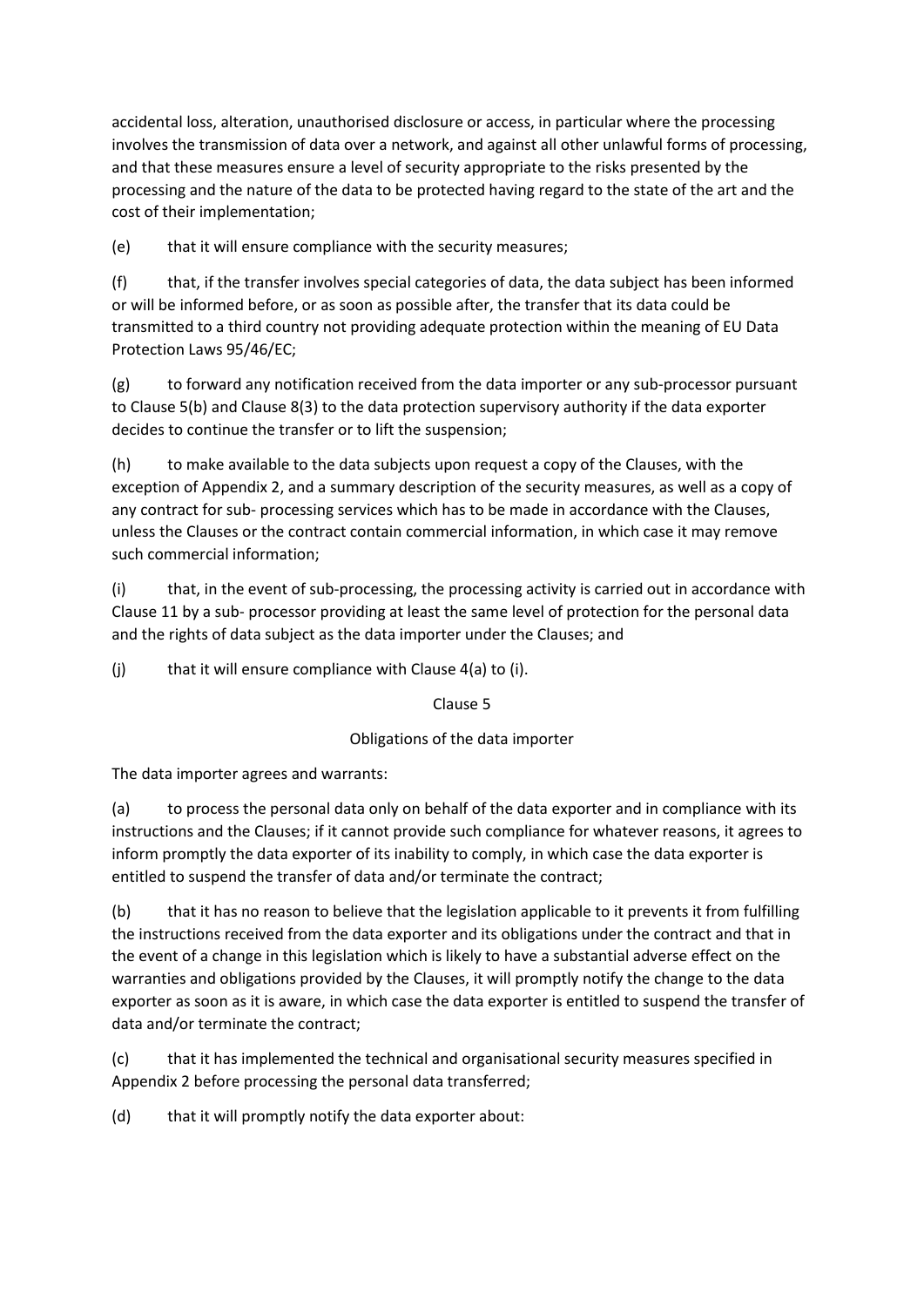(i) any legally binding request for disclosure of the personal data by a law enforcement authority unless otherwise prohibited, such as a prohibition under criminal law to preserve the confidentiality of a law enforcement investigation;

(ii) any accidental or unauthorised access; and

(iii) any request received directly from the data subjects without responding to that request, unless it has been otherwise authorised to do so;

(e) to deal promptly and properly with all inquiries from the data exporter relating to its processing of the personal data subject to the transfer and to abide by the advice of the supervisory authority with regard to the processing of the data transferred;

(f) at the request of the data exporter to submit its data-processing facilities for audit of the processing activities covered by the Clauses which shall be carried out by the data exporter or an inspection body composed of independent members and in possession of the required professional qualifications bound by a duty of confidentiality, selected by the data exporter, where applicable, in agreement with the supervisory authority;

(g) to make available to the data subject upon request a copy of the Clauses, or any existing contract for sub- processing, unless the Clauses or contract contain commercial information, in which case it may remove such commercial information, with the exception of Appendix 2 which shall be replaced by a summary description of the security measures in those cases where the data subject is unable to obtain a copy from the data exporter;

(h) that, in the event of sub-processing, it has previously informed the data exporter and obtained its prior written consent;

(i) that the processing services by the sub-processor will be carried out in accordance with Clause 11;

(j) to send promptly a copy of any sub-processor agreement it concludes under the Clauses to the data exporter.

# Clause 6

# Liability

1. The parties agree that any data subject, who has suffered damage as a result of any breach of the obligations referred to in Clause 3 or in Clause 11 by any party or sub-processor is entitled to receive compensation from the data exporter for the damage suffered.

2. If a data subject is not able to bring a claim for compensation in accordance with paragraph 1 against the data exporter, arising out of a breach by the data importer or his sub-processor of any of their obligations referred to in Clause 3 or in Clause 11, because the data exporter has factually disappeared or ceased to exist in law or has become insolvent, the data importer agrees that the data subject may issue a claim against the data importer as if it were the data exporter, unless any successor entity has assumed the entire legal obligations of the data exporter by contract or by operation of law, in which case the data subject can enforce its rights against such entity.

The data importer may not rely on a breach by a sub-processor of its obligations in order to avoid its own liabilities.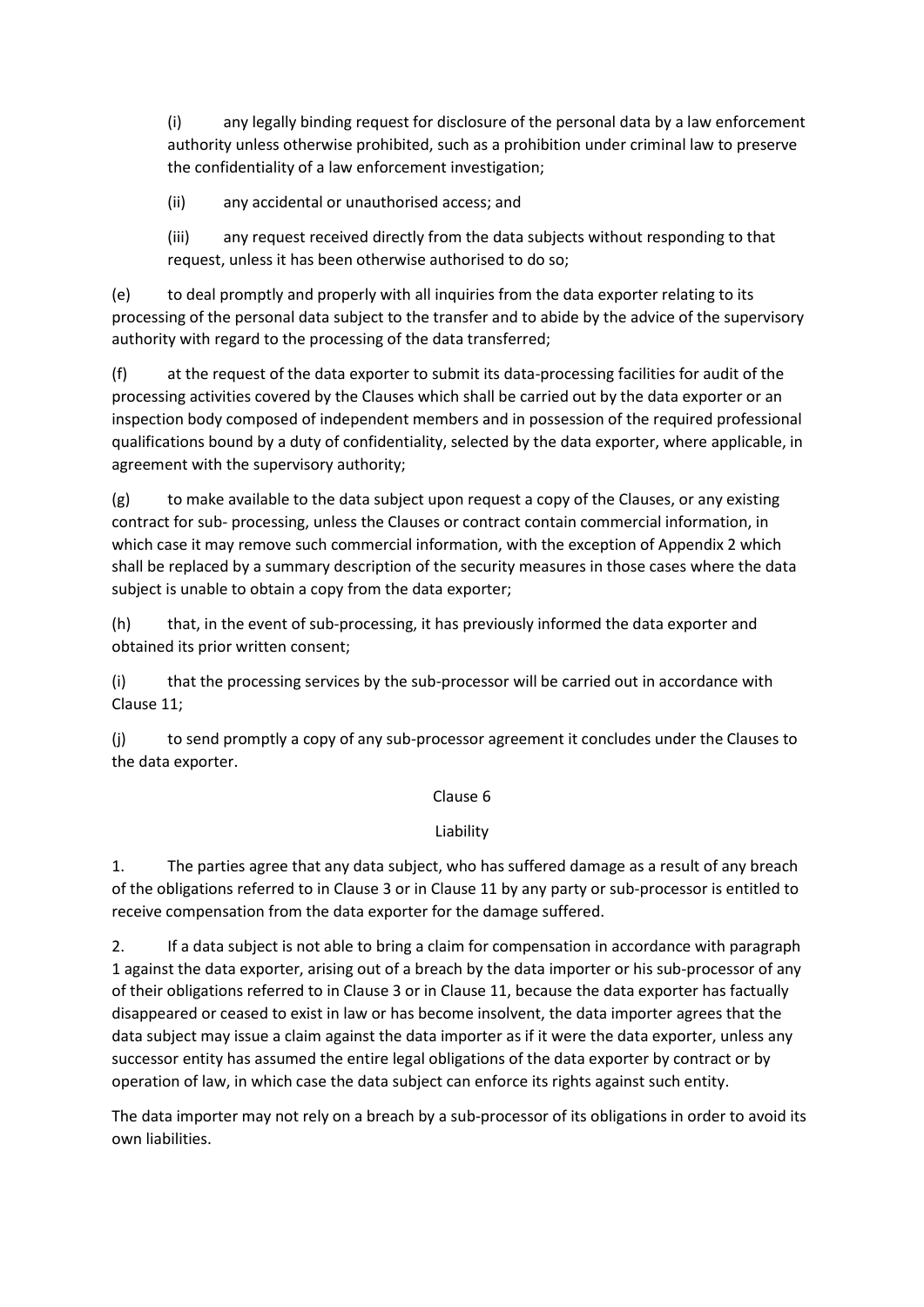3. If a data subject is not able to bring a claim against the data exporter or the data importer referred to in paragraphs 1 and 2, arising out of a breach by the sub-processor of any of their obligations referred to in Clause 3 or in Clause 11 because both the data exporter and the data importer have factually disappeared or ceased to exist in law or have become insolvent, the subprocessor agrees that the data subject may issue a claim against the data sub-processor with regard to its own processing operations under the Clauses as if it were the data exporter or the data importer, unless any successor entity has assumed the entire legal obligations of the data exporter or data importer by contract or by operation of law, in which case the data subject can enforce its rights against such entity. The liability of the sub-processor shall be limited to its own processing operations under the Clauses.

# Clause 7

# Mediation and jurisdiction

1. The data importer agrees that if the data subject invokes against it third-party beneficiary rights and/or claims compensation for damages under the Clauses, the data importer will accept the decision of the data subject:

(a) to refer the dispute to mediation, by an independent person or, where applicable, by the supervisory authority;

(b) to refer the dispute to the courts in the Member State in which the data exporter is established.

2. The parties agree that the choice made by the data subject will not prejudice its substantive or procedural rights to seek remedies in accordance with other provisions of national or international law.

# Clause 8

# Co-operation with supervisory authorities

1. The data exporter agrees to deposit a copy of this contract with the supervisory authority if it so requests or if such deposit is required under the applicable data protection law.

2. The parties agree that the supervisory authority has the right to conduct an audit of the data importer, and of any sub-processor, which has the same scope and is subject to the same conditions as would apply to an audit of the data exporter under the applicable data protection law.

3. The data importer shall promptly inform the data exporter about the existence of legislation applicable to it or any sub-processor preventing the conduct of an audit of the data importer, or any sub-processor, pursuant to paragraph 2. In such a case the data exporter shall be entitled to take the measures foreseen in Clause 5(b).

# Clause 9

# Governing law

The Clauses shall be governed by the law of the Member State in which the data exporter is established.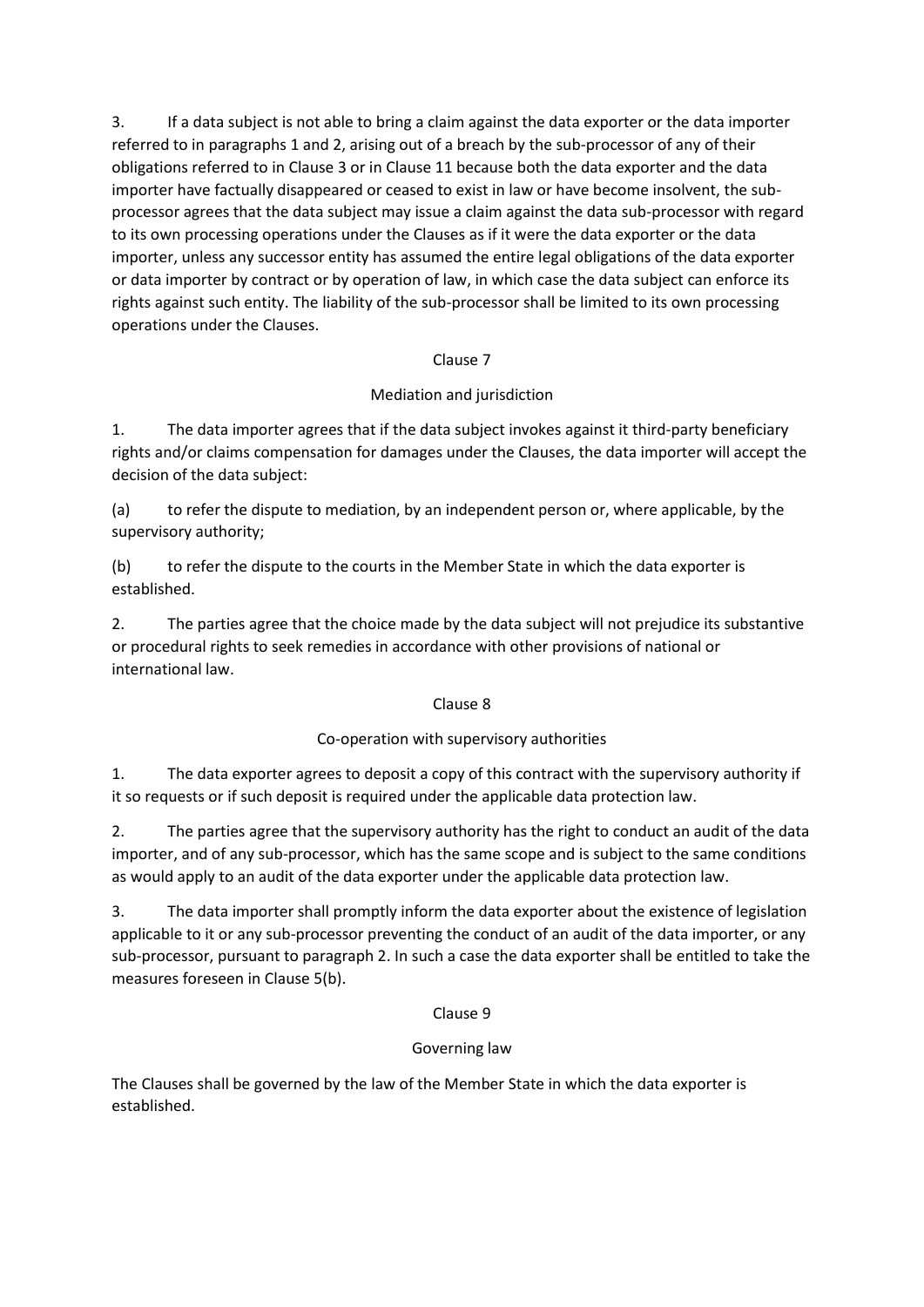## Clause 10

## Variation of the contract

The parties undertake not to vary or modify the Clauses. This does not preclude the parties from adding clauses on business related issues where required as long as they do not contradict the Clause.

## Clause 11

# Sub-processing

1. The data importer shall not subcontract any of its processing operations performed on behalf of the data exporter under the Clauses without the prior written consent of the data exporter. Where the data importer subcontracts its obligations under the Clauses, with the consent of the data exporter, it shall do so only by way of a written agreement with the sub-processor which imposes the same obligations on the sub- processor as are imposed on the data importer under the Clauses. Where the sub-processor fails to fulfill its data protection obligations under such written agreement the data importer shall remain fully liable to the data exporter for the performance of the sub-processor's obligations under such agreement.

2. The prior written contract between the data importer and the sub-processor shall also provide for a third- party beneficiary clause as laid down in Clause 3 for cases where the data subject is not able to bring the claim for compensation referred to in paragraph 1 of Clause 6 against the data exporter or the data importer because they have factually disappeared or have ceased to exist in law or have become insolvent and no successor entity has assumed the entire legal obligations of the data exporter or data importer by contract or by operation of law. Such third-party liability of the sub-processor shall be limited to its own processing operations under the Clauses.

3. The provisions relating to data protection aspects for sub-processing of the contract referred to in paragraph 1 shall be governed by the Member State in which the data exporter is established.

4. The data exporter shall keep a list of sub-processing agreements concluded under the Clauses and notified by the data importer pursuant to Clause 5.1(j), which shall be updated at least once a year. The list shall be available to the data exporter's data protection supervisory authority.

Clause 12

Obligation after the termination of personal data-processing services

1. The parties agree that on the termination of the provision of data-processing services, the data importer and the sub-processor shall, at the choice of the data exporter, return all the personal data transferred and the copies thereof to the data exporter or shall destroy all the personal data and certify to the data exporter that it has done so, unless legislation imposed upon the data importer prevents it from returning or destroying all or part of the personal data transferred. In that case, the data importer warrants that it will guarantee the confidentiality of the personal data transferred and will not actively process the personal data transferred anymore.

2. The data importer and the sub-processor warrant that upon request of the data exporter and/or of the supervisory authority, it will submit its data-processing facilities for an audit of the measures referred to in paragraph 1.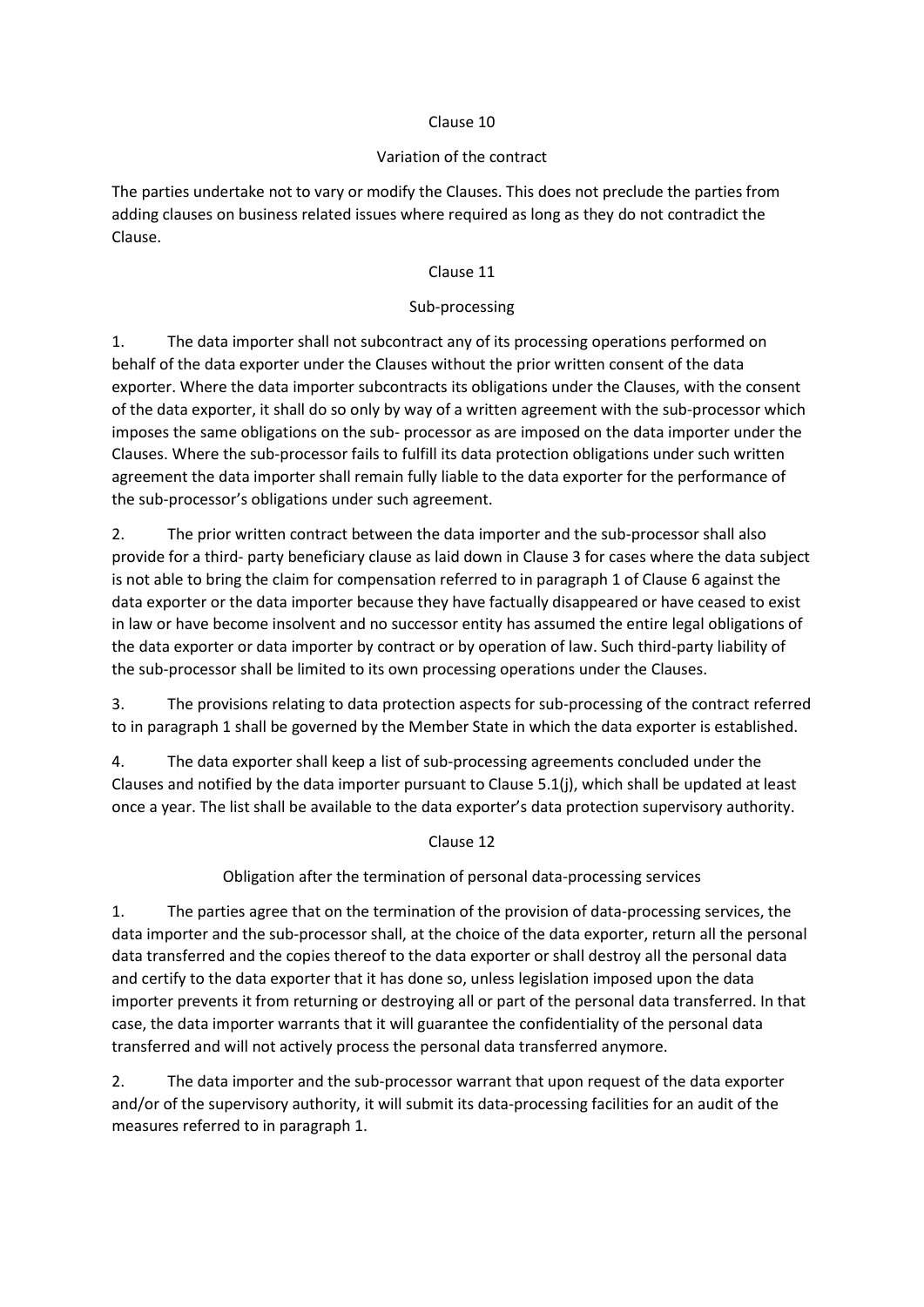#### **APPENDIX 1 TO THE STANDARD CONTRACTUAL CLAUSES**

This Appendix forms part of the Clauses and must be completed by the parties.

The Member States may complete or specify, according to their national procedures, any additional necessary information to be contained in this Appendix

### Data exporter

The data exporter is (please specify briefly your activities relevant to the transfer):

A customer of the data importer.

#### Data importer

The data importer is (please specify briefly activities relevant to the transfer):

A provider of Software as a Service hosted computer services for advertising and campaign lifecycle management.

#### Data subjects

The personal data transferred concern the following categories of data subjects (please specify):

The data subjects are employees of the data exporter, and if applicable of its customers and vendors.

### Categories of data

The personal data transferred concern the following categories of data (please specify):

- User authentication details
- Business contact information
- Logs of actions taken by users within the system

#### Special categories of data (if appropriate)

The personal data transferred concern the following special categories of data (please specify):

No transfer of special categories is anticipated.

#### Processing operations

The personal data transferred will be subject to the following basic processing activities (please specify):

Data importer will record, organise, store, retrieve and disclose the personal data as instructed by the data exporter.